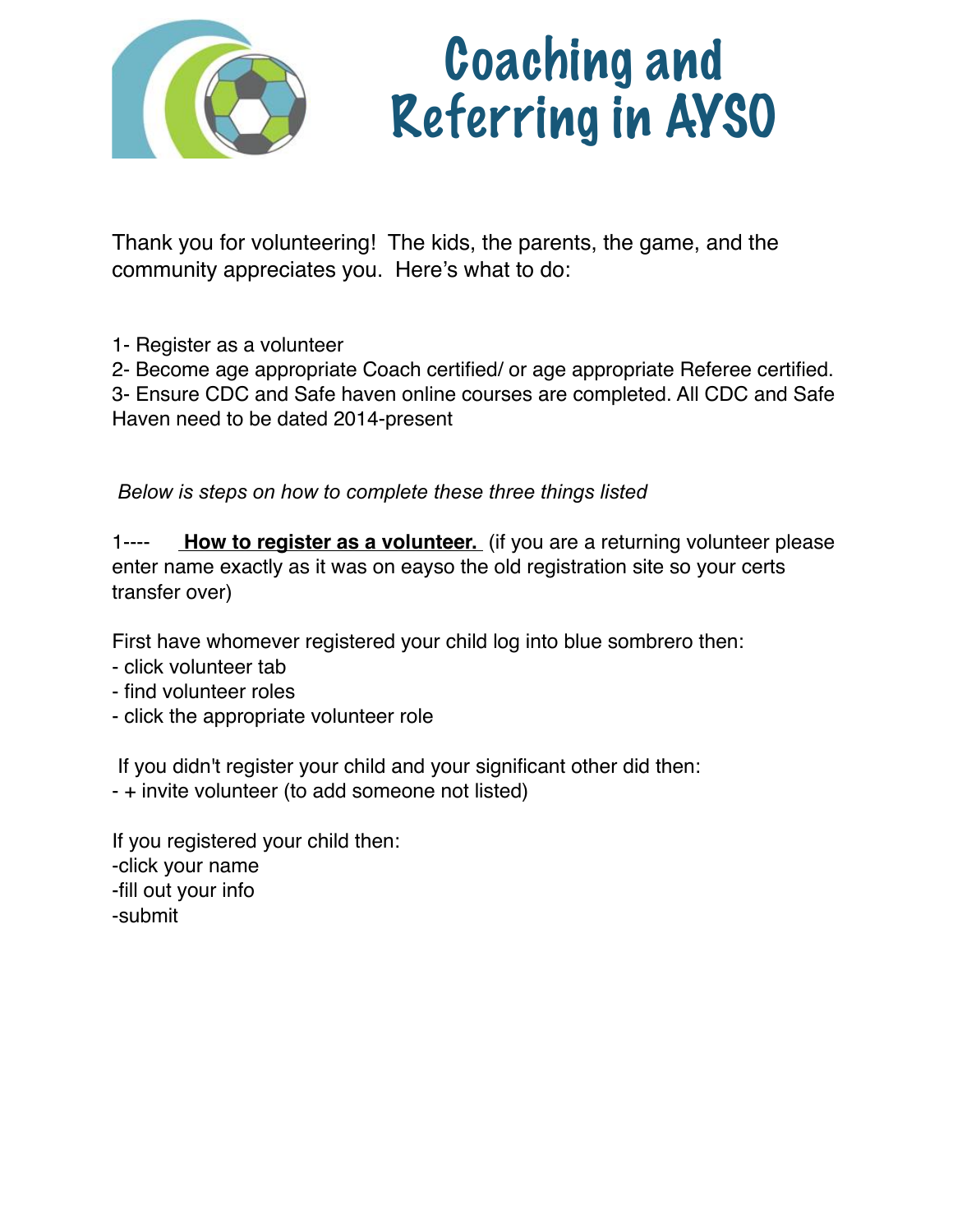## 2---- Once registered here is the way to **Sign up for the coaching course and or referee courses**

Our region's coaching & referee courses are listed now in AYSOU. Our region's Coaching Course is on Aug 5th. We offer U6-U12 coaching courses that day. referee courses are August 12 and 19th. (If you can not make that one, other nearby regions have courses available (see below on how to find)

Coach Certifications: Jamboree and U6 need to have the U6 Coach Certification U8 needs the coach certification U10 -needs 10 U certification U12 -needs 12U certification

Referee Certifications: 8U referees need 8U Official referee course U10 & U12 need Regional Referee Course (which is listed as Basic online companion Course)

### *Here are the instructions on how to sign up:*

For more courses you can follow these steps as they are going to be all listed and available to sign up online:

Go to blue sombrero and log in click home tab Then there is a tab at the top labeled aysou, it should automatically log you in. If not, use you blue sombrero info to log in

Then click the top tab labeled Live Courses A calendar should pop up scroll down the courses till the appropriate course is listed (click sessions)

Then a list of courses with dates and locations pop up with the tab register click that and you are registered for the class

Another way to register/find courses are -Log in to Blue Sombrero -Click the tab Home -Then AYSOU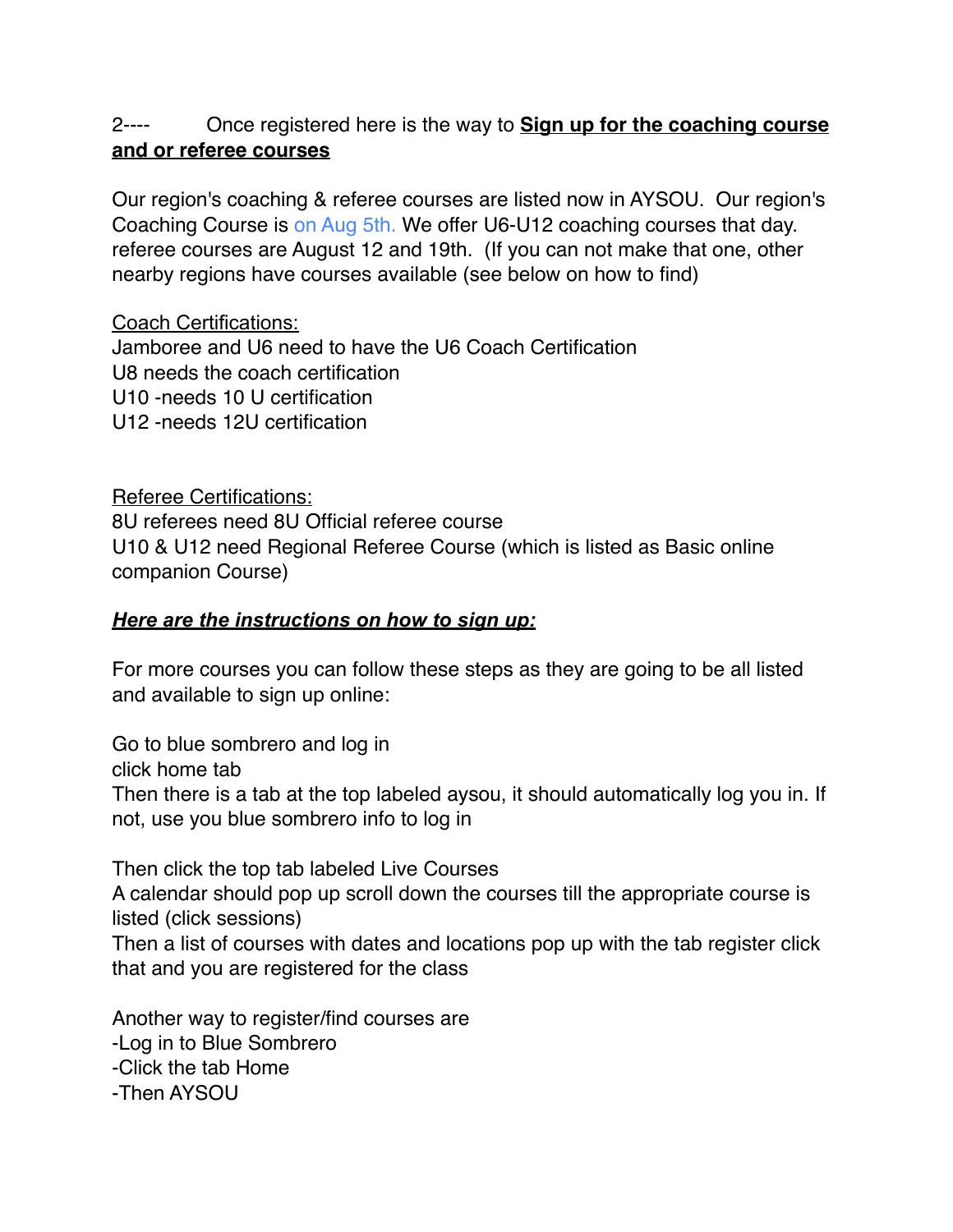Log in-should automatically but If not use you blue sombrero info to log in. click my courses tab under aysou link Go to instructor led courses (click open) -Coach instructor led Courses(click open) -click appropriate age certification needed(click Sessions) -find course you want and click register

Courses are added daily so many in our area are not updated on the website yet so be patient if you do not see a date that works for you

#### 3- **Safe Haven and CDC course-**

-these online courses are found on AYSOU as well -once logged into AYSOU click my courses tab at the top -safe haven-click open to start the online course -same with CDC Complete the test at the end and you are complete for those requirements

#### *Important dates:*

#### **8/5/17**

Coach certification class (u6-u12) Location \*\*\*\*new location\*\*\* Los Altos grace Brethren Church 6565 e Stearns st Long Beach ca 90815

## **8/12/17**

## **Referee Certification Course**

Location \*\*\*\*new location\*\*\* Los Altos grace Brethren Church 6565 e Stearns st Long Beach ca 90815

## **8/19/17**

#### **Referee Certification Course**

Location \*\*\*\*new location\*\*\* Los Altos grace Brethren Church 6565 e Stearns st Long Beach ca 90815